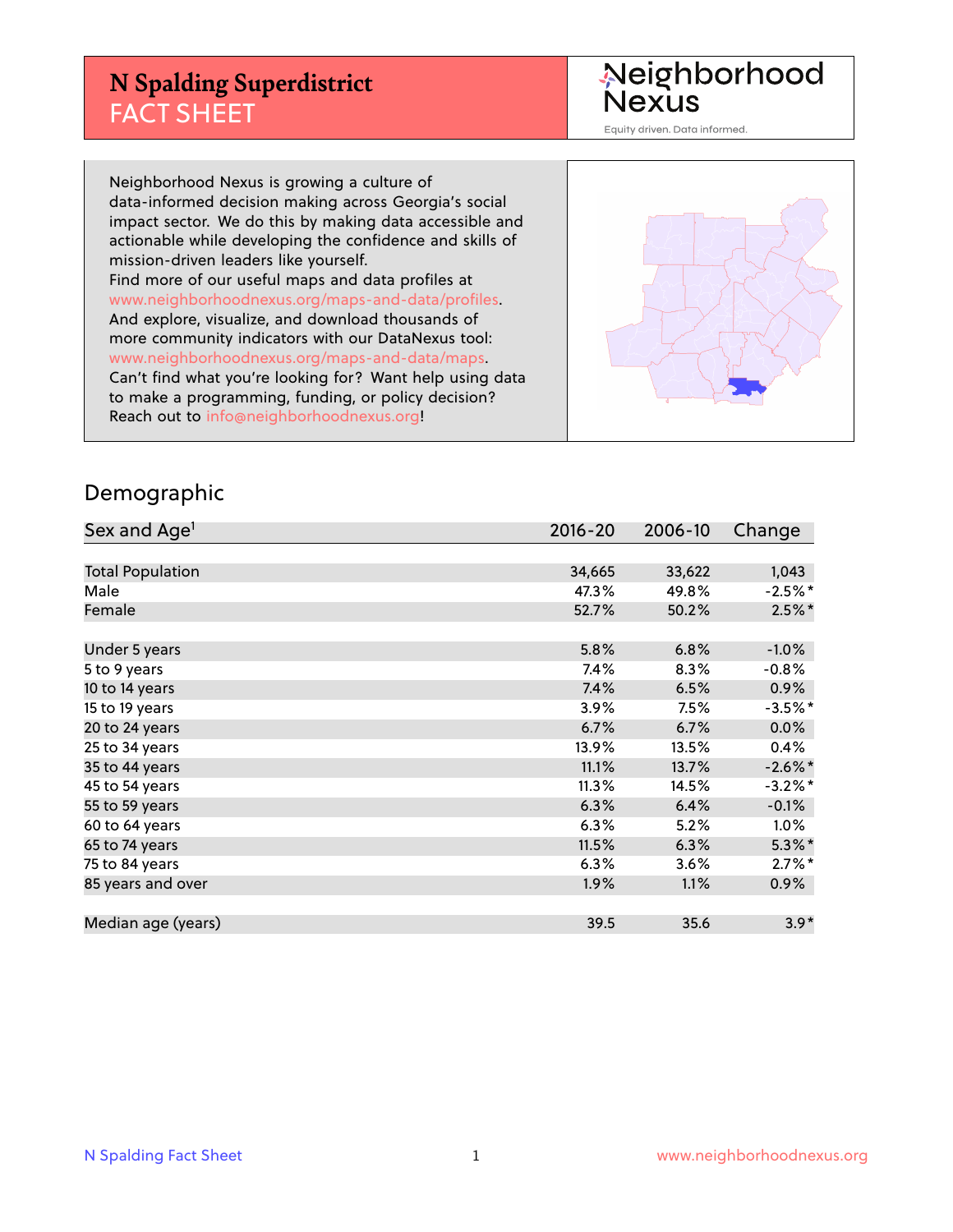# Demographic, continued...

| Race <sup>2</sup>                                            | $2016 - 20$ | 2006-10 | Change    |
|--------------------------------------------------------------|-------------|---------|-----------|
| <b>Total population</b>                                      | 34,665      | 33,622  | 1,043     |
| One race                                                     | 97.7%       | 98.2%   | $-0.5%$ * |
| White                                                        | 55.6%       | 55.0%   | 0.6%      |
| <b>Black or African American</b>                             | 40.1%       | 39.1%   | 1.0%      |
| American Indian and Alaska Native                            | 0.6%        | 0.5%    | 0.1%      |
| Asian                                                        | 0.7%        | 1.3%    | $-0.6%$   |
| Native Hawaiian and Other Pacific Islander                   | 0.0%        | 0.0%    | 0.0%      |
| Some other race                                              | 0.6%        | 2.3%    | $-1.7%$   |
| Two or more races                                            | 2.3%        | 1.8%    | 0.5%      |
|                                                              |             |         |           |
| Race alone or in combination with other race(s) <sup>3</sup> | $2016 - 20$ | 2006-10 | Change    |
|                                                              |             |         |           |
| Total population                                             | 34,665      | 33,622  | 1,043     |
| White                                                        | 57.9%       | 56.6%   | 1.3%      |
| <b>Black or African American</b>                             | 41.5%       | 40.0%   | 1.5%      |
| American Indian and Alaska Native                            | 0.9%        | 1.1%    | $-0.2%$   |
| Asian                                                        | 0.9%        | 1.8%    | $-0.9%$   |
| Native Hawaiian and Other Pacific Islander                   | 0.0%        | 0.1%    | $-0.1%$   |
| Some other race                                              | 1.2%        | 2.5%    | $-1.3%$   |
| Hispanic or Latino and Race <sup>4</sup>                     | $2016 - 20$ | 2006-10 | Change    |
|                                                              |             |         |           |
| <b>Total population</b>                                      | 34,665      | 33,622  | 1,043     |
| Hispanic or Latino (of any race)                             | 5.4%        | 5.1%    | 0.4%      |
| Not Hispanic or Latino                                       | 94.6%       | 94.9%   | $-0.4%$   |
| White alone                                                  | 51.5%       | 52.4%   | $-1.0%$   |
| Black or African American alone                              | 40.1%       | 38.9%   | 1.2%      |
| American Indian and Alaska Native alone                      | 0.6%        | 0.5%    | 0.1%      |
| Asian alone                                                  | 0.6%        | 1.3%    | $-0.7%$   |
| Native Hawaiian and Other Pacific Islander alone             | $0.0\%$     | 0.0%    | 0.0%      |
| Some other race alone                                        | 0.1%        | 0.2%    | $-0.1%$   |
| Two or more races                                            | 1.7%        | 1.7%    | $-0.0%$   |
| U.S. Citizenship Status <sup>5</sup>                         | $2016 - 20$ | 2006-10 | Change    |
|                                                              |             |         |           |
| Foreign-born population                                      | 1,305       | 1,437   | $-132$    |
| Naturalized U.S. citizen                                     | 41.5%       | 22.8%   | 18.8%     |
| Not a U.S. citizen                                           | 58.5%       | 77.2%   | $-18.8%$  |
| Citizen, Voting Age Population <sup>6</sup>                  | 2016-20     | 2006-10 | Change    |
|                                                              |             |         |           |
| Citizen, 18 and over population                              | 25,927      | 24,012  | 1,915*    |
| Male                                                         | 46.6%       | 47.5%   | $-0.8%$   |
| Female                                                       | 53.4%       | 52.5%   | 0.8%      |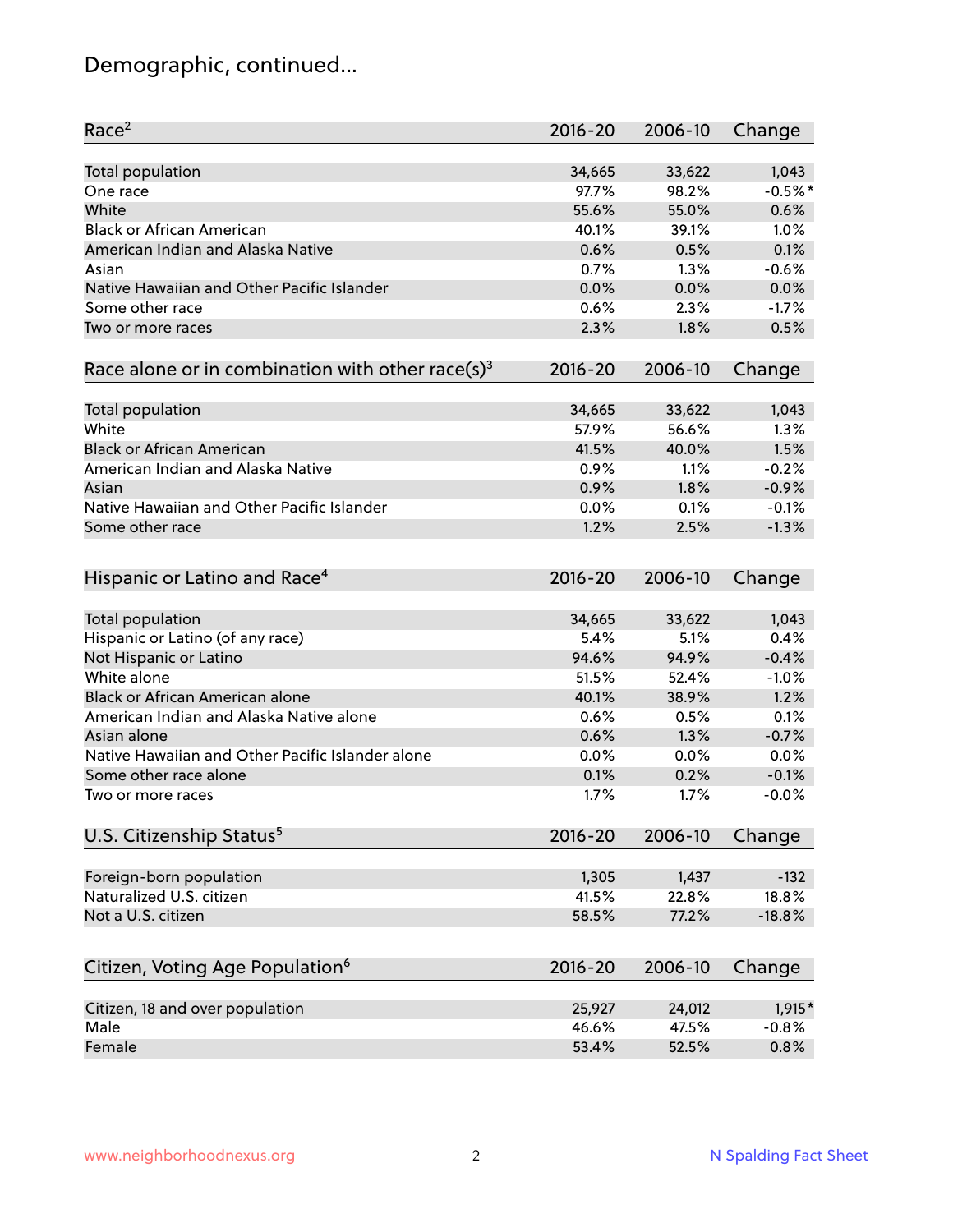#### Economic

| Income <sup>7</sup>                                 | 2016-20 | 2006-10 | Change     |
|-----------------------------------------------------|---------|---------|------------|
|                                                     |         |         |            |
| All households                                      | 13,895  | 12,068  | $1,827*$   |
| Less than \$10,000                                  | 8.0%    | 11.3%   | $-3.3\%$ * |
| \$10,000 to \$14,999                                | 8.0%    | 8.4%    | $-0.4%$    |
| \$15,000 to \$24,999                                | 12.8%   | 16.2%   | $-3.4%$    |
| \$25,000 to \$34,999                                | 9.9%    | 12.8%   | $-3.0%$    |
| \$35,000 to \$49,999                                | 16.2%   | 16.6%   | $-0.4%$    |
| \$50,000 to \$74,999                                | 19.4%   | 18.7%   | 0.8%       |
| \$75,000 to \$99,999                                | 11.4%   | 8.4%    | $3.0\%$ *  |
| \$100,000 to \$149,999                              | 9.7%    | 5.2%    | 4.4%*      |
| \$150,000 to \$199,999                              | 3.2%    | 1.4%    | 1.8%       |
| \$200,000 or more                                   | 1.6%    | 1.0%    | 0.6%       |
| Median household income (dollars)                   | 44,601  | 35,973  | 8,628*     |
| Mean household income (dollars)                     | 56,504  | 45,313  | 11,191*    |
| With earnings                                       | 67.6%   | 78.1%   | $-10.5%$ * |
| Mean earnings (dollars)                             | 55,046  | 45,785  | $9,261*$   |
| <b>With Social Security</b>                         | 42.2%   | 30.3%   | 11.9%*     |
| Mean Social Security income (dollars)               | 19,770  | 14,435  | 5,335*     |
| With retirement income                              | 24.1%   | 16.5%   | $7.7\%$ *  |
| Mean retirement income (dollars)                    | 28,170  | 16,500  | 11,670*    |
| With Supplemental Security Income                   | 10.2%   | 5.2%    | $5.0\%$ *  |
| Mean Supplemental Security Income (dollars)         | 10,205  | 7,318   | 2,887*     |
| With cash public assistance income                  | 1.5%    | 2.8%    | $-1.3%$    |
| Mean cash public assistance income (dollars)        | 136     | 3,350   | $-3,214*$  |
| With Food Stamp/SNAP benefits in the past 12 months | 22.6%   | 17.8%   | 4.8%*      |
|                                                     |         |         |            |
| Families                                            | 9,428   | 8,349   | 1,079*     |
| Less than \$10,000                                  | 7.1%    | 8.9%    | $-1.8%$    |
| \$10,000 to \$14,999                                | 5.1%    | 5.7%    | $-0.6%$    |
| \$15,000 to \$24,999                                | 11.5%   | 14.9%   | $-3.4%$    |
| \$25,000 to \$34,999                                | 7.5%    | 11.2%   | $-3.7%$ *  |
| \$35,000 to \$49,999                                | 16.7%   | 16.9%   | $-0.2%$    |
| \$50,000 to \$74,999                                | 20.1%   | 21.4%   | $-1.3%$    |
| \$75,000 to \$99,999                                | 12.6%   | 10.6%   | 2.0%       |
| \$100,000 to \$149,999                              | 13.2%   | $7.2\%$ | $6.1\%$ *  |
| \$150,000 to \$199,999                              | 4.4%    | 1.7%    | 2.7%       |
| \$200,000 or more                                   | 1.8%    | 1.4%    | 0.3%       |
| Median family income (dollars)                      | 52,920  | 42,142  | 10,778*    |
| Mean family income (dollars)                        | 63,513  | 51,942  | $11,571*$  |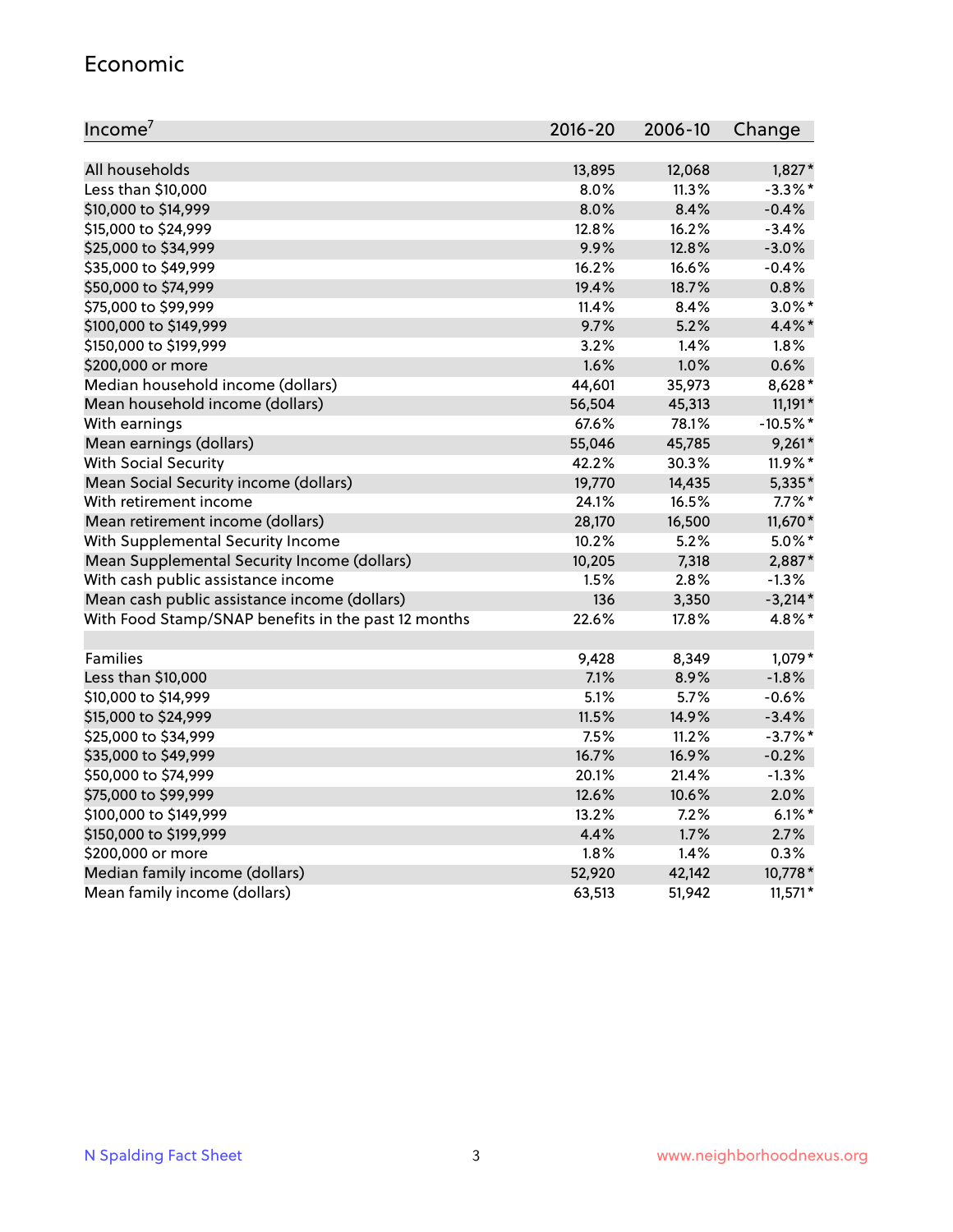#### Economic, continued...

| Nonfamily households<br>4,467<br>3,719<br>748*<br>Median nonfamily income (dollars)<br>5,310*<br>27,745<br>22,436<br>Mean nonfamily income (dollars)<br>37,779<br>28,779<br>$9,000*$<br>Median earnings for workers (dollars)<br>21,616<br>7,492*<br>29,109<br>Median earnings for male full-time, year-round workers<br>34,216<br>$6,549*$<br>40,765<br>(dollars)<br>3,488*<br>Median earnings for female full-time, year-round workers<br>31,227<br>27,739<br>(dollars)<br>Per capita income (dollars)<br>22,790<br>16,827<br>5,963*<br>Families and People Below Poverty Level <sup>9</sup><br>2016-20<br>2006-10<br>Change<br><b>All families</b><br>18.7%<br>20.4%<br>$-1.7%$<br>With related children under 18 years<br>30.8%<br>28.1%<br>2.7%<br>37.8%<br>$-18.9%$<br>With related children under 5 years only<br>18.9%<br>Married couple families<br>7.3%<br>0.3%<br>7.0%<br>With related children under 18 years<br>1.9%<br>10.9%<br>9.0%<br>With related children under 5 years only<br>1.4%<br>13.9%<br>$-12.5%$<br>Families with female householder, no husband present<br>38.1%<br>43.7%<br>$-5.6%$<br>With related children under 18 years<br>48.3%<br>$-3.2%$<br>51.5%<br>$-36.9%$<br>With related children under 5 years only<br>30.0%<br>66.9%<br>$-1.8%$<br>All people<br>22.9%<br>24.7%<br>Under 18 years<br>38.6%<br>4.2%<br>34.5%<br>4.2%<br>Related children under 18 years<br>38.4%<br>34.2%<br>Related children under 5 years<br>40.0%<br>51.0%<br>$-11.0%$<br>Related children 5 to 17 years<br>38.0%<br>28.1%<br>9.8%<br>18 years and over<br>18.2%<br>21.3%<br>$-3.1%$<br>18 to 64 years<br>21.0%<br>$-1.8%$<br>22.7%<br>65 years and over<br>10.0%<br>13.1%<br>$-3.1%$<br>21.4%<br>People in families<br>22.9%<br>$-1.4%$<br>Unrelated individuals 15 years and over<br>29.6%<br>34.1%<br>$-4.5%$<br>Non-Hispanic white people<br>14.4%<br>17.0%<br>$-2.6%$<br>Black or African-American people<br>31.2%<br>33.8%<br>$-2.7%$<br>23.8%<br>Asian people<br>22.0%<br>1.8% | Income, continued <sup>8</sup> | $2016 - 20$ | 2006-10 | Change |
|----------------------------------------------------------------------------------------------------------------------------------------------------------------------------------------------------------------------------------------------------------------------------------------------------------------------------------------------------------------------------------------------------------------------------------------------------------------------------------------------------------------------------------------------------------------------------------------------------------------------------------------------------------------------------------------------------------------------------------------------------------------------------------------------------------------------------------------------------------------------------------------------------------------------------------------------------------------------------------------------------------------------------------------------------------------------------------------------------------------------------------------------------------------------------------------------------------------------------------------------------------------------------------------------------------------------------------------------------------------------------------------------------------------------------------------------------------------------------------------------------------------------------------------------------------------------------------------------------------------------------------------------------------------------------------------------------------------------------------------------------------------------------------------------------------------------------------------------------------------------------------------------------------------------------------------------------------------------------------------------------|--------------------------------|-------------|---------|--------|
|                                                                                                                                                                                                                                                                                                                                                                                                                                                                                                                                                                                                                                                                                                                                                                                                                                                                                                                                                                                                                                                                                                                                                                                                                                                                                                                                                                                                                                                                                                                                                                                                                                                                                                                                                                                                                                                                                                                                                                                                    |                                |             |         |        |
|                                                                                                                                                                                                                                                                                                                                                                                                                                                                                                                                                                                                                                                                                                                                                                                                                                                                                                                                                                                                                                                                                                                                                                                                                                                                                                                                                                                                                                                                                                                                                                                                                                                                                                                                                                                                                                                                                                                                                                                                    |                                |             |         |        |
|                                                                                                                                                                                                                                                                                                                                                                                                                                                                                                                                                                                                                                                                                                                                                                                                                                                                                                                                                                                                                                                                                                                                                                                                                                                                                                                                                                                                                                                                                                                                                                                                                                                                                                                                                                                                                                                                                                                                                                                                    |                                |             |         |        |
|                                                                                                                                                                                                                                                                                                                                                                                                                                                                                                                                                                                                                                                                                                                                                                                                                                                                                                                                                                                                                                                                                                                                                                                                                                                                                                                                                                                                                                                                                                                                                                                                                                                                                                                                                                                                                                                                                                                                                                                                    |                                |             |         |        |
|                                                                                                                                                                                                                                                                                                                                                                                                                                                                                                                                                                                                                                                                                                                                                                                                                                                                                                                                                                                                                                                                                                                                                                                                                                                                                                                                                                                                                                                                                                                                                                                                                                                                                                                                                                                                                                                                                                                                                                                                    |                                |             |         |        |
|                                                                                                                                                                                                                                                                                                                                                                                                                                                                                                                                                                                                                                                                                                                                                                                                                                                                                                                                                                                                                                                                                                                                                                                                                                                                                                                                                                                                                                                                                                                                                                                                                                                                                                                                                                                                                                                                                                                                                                                                    |                                |             |         |        |
|                                                                                                                                                                                                                                                                                                                                                                                                                                                                                                                                                                                                                                                                                                                                                                                                                                                                                                                                                                                                                                                                                                                                                                                                                                                                                                                                                                                                                                                                                                                                                                                                                                                                                                                                                                                                                                                                                                                                                                                                    |                                |             |         |        |
|                                                                                                                                                                                                                                                                                                                                                                                                                                                                                                                                                                                                                                                                                                                                                                                                                                                                                                                                                                                                                                                                                                                                                                                                                                                                                                                                                                                                                                                                                                                                                                                                                                                                                                                                                                                                                                                                                                                                                                                                    |                                |             |         |        |
|                                                                                                                                                                                                                                                                                                                                                                                                                                                                                                                                                                                                                                                                                                                                                                                                                                                                                                                                                                                                                                                                                                                                                                                                                                                                                                                                                                                                                                                                                                                                                                                                                                                                                                                                                                                                                                                                                                                                                                                                    |                                |             |         |        |
|                                                                                                                                                                                                                                                                                                                                                                                                                                                                                                                                                                                                                                                                                                                                                                                                                                                                                                                                                                                                                                                                                                                                                                                                                                                                                                                                                                                                                                                                                                                                                                                                                                                                                                                                                                                                                                                                                                                                                                                                    |                                |             |         |        |
|                                                                                                                                                                                                                                                                                                                                                                                                                                                                                                                                                                                                                                                                                                                                                                                                                                                                                                                                                                                                                                                                                                                                                                                                                                                                                                                                                                                                                                                                                                                                                                                                                                                                                                                                                                                                                                                                                                                                                                                                    |                                |             |         |        |
|                                                                                                                                                                                                                                                                                                                                                                                                                                                                                                                                                                                                                                                                                                                                                                                                                                                                                                                                                                                                                                                                                                                                                                                                                                                                                                                                                                                                                                                                                                                                                                                                                                                                                                                                                                                                                                                                                                                                                                                                    |                                |             |         |        |
|                                                                                                                                                                                                                                                                                                                                                                                                                                                                                                                                                                                                                                                                                                                                                                                                                                                                                                                                                                                                                                                                                                                                                                                                                                                                                                                                                                                                                                                                                                                                                                                                                                                                                                                                                                                                                                                                                                                                                                                                    |                                |             |         |        |
|                                                                                                                                                                                                                                                                                                                                                                                                                                                                                                                                                                                                                                                                                                                                                                                                                                                                                                                                                                                                                                                                                                                                                                                                                                                                                                                                                                                                                                                                                                                                                                                                                                                                                                                                                                                                                                                                                                                                                                                                    |                                |             |         |        |
|                                                                                                                                                                                                                                                                                                                                                                                                                                                                                                                                                                                                                                                                                                                                                                                                                                                                                                                                                                                                                                                                                                                                                                                                                                                                                                                                                                                                                                                                                                                                                                                                                                                                                                                                                                                                                                                                                                                                                                                                    |                                |             |         |        |
|                                                                                                                                                                                                                                                                                                                                                                                                                                                                                                                                                                                                                                                                                                                                                                                                                                                                                                                                                                                                                                                                                                                                                                                                                                                                                                                                                                                                                                                                                                                                                                                                                                                                                                                                                                                                                                                                                                                                                                                                    |                                |             |         |        |
|                                                                                                                                                                                                                                                                                                                                                                                                                                                                                                                                                                                                                                                                                                                                                                                                                                                                                                                                                                                                                                                                                                                                                                                                                                                                                                                                                                                                                                                                                                                                                                                                                                                                                                                                                                                                                                                                                                                                                                                                    |                                |             |         |        |
|                                                                                                                                                                                                                                                                                                                                                                                                                                                                                                                                                                                                                                                                                                                                                                                                                                                                                                                                                                                                                                                                                                                                                                                                                                                                                                                                                                                                                                                                                                                                                                                                                                                                                                                                                                                                                                                                                                                                                                                                    |                                |             |         |        |
|                                                                                                                                                                                                                                                                                                                                                                                                                                                                                                                                                                                                                                                                                                                                                                                                                                                                                                                                                                                                                                                                                                                                                                                                                                                                                                                                                                                                                                                                                                                                                                                                                                                                                                                                                                                                                                                                                                                                                                                                    |                                |             |         |        |
|                                                                                                                                                                                                                                                                                                                                                                                                                                                                                                                                                                                                                                                                                                                                                                                                                                                                                                                                                                                                                                                                                                                                                                                                                                                                                                                                                                                                                                                                                                                                                                                                                                                                                                                                                                                                                                                                                                                                                                                                    |                                |             |         |        |
|                                                                                                                                                                                                                                                                                                                                                                                                                                                                                                                                                                                                                                                                                                                                                                                                                                                                                                                                                                                                                                                                                                                                                                                                                                                                                                                                                                                                                                                                                                                                                                                                                                                                                                                                                                                                                                                                                                                                                                                                    |                                |             |         |        |
|                                                                                                                                                                                                                                                                                                                                                                                                                                                                                                                                                                                                                                                                                                                                                                                                                                                                                                                                                                                                                                                                                                                                                                                                                                                                                                                                                                                                                                                                                                                                                                                                                                                                                                                                                                                                                                                                                                                                                                                                    |                                |             |         |        |
|                                                                                                                                                                                                                                                                                                                                                                                                                                                                                                                                                                                                                                                                                                                                                                                                                                                                                                                                                                                                                                                                                                                                                                                                                                                                                                                                                                                                                                                                                                                                                                                                                                                                                                                                                                                                                                                                                                                                                                                                    |                                |             |         |        |
|                                                                                                                                                                                                                                                                                                                                                                                                                                                                                                                                                                                                                                                                                                                                                                                                                                                                                                                                                                                                                                                                                                                                                                                                                                                                                                                                                                                                                                                                                                                                                                                                                                                                                                                                                                                                                                                                                                                                                                                                    |                                |             |         |        |
|                                                                                                                                                                                                                                                                                                                                                                                                                                                                                                                                                                                                                                                                                                                                                                                                                                                                                                                                                                                                                                                                                                                                                                                                                                                                                                                                                                                                                                                                                                                                                                                                                                                                                                                                                                                                                                                                                                                                                                                                    |                                |             |         |        |
|                                                                                                                                                                                                                                                                                                                                                                                                                                                                                                                                                                                                                                                                                                                                                                                                                                                                                                                                                                                                                                                                                                                                                                                                                                                                                                                                                                                                                                                                                                                                                                                                                                                                                                                                                                                                                                                                                                                                                                                                    |                                |             |         |        |
|                                                                                                                                                                                                                                                                                                                                                                                                                                                                                                                                                                                                                                                                                                                                                                                                                                                                                                                                                                                                                                                                                                                                                                                                                                                                                                                                                                                                                                                                                                                                                                                                                                                                                                                                                                                                                                                                                                                                                                                                    |                                |             |         |        |
|                                                                                                                                                                                                                                                                                                                                                                                                                                                                                                                                                                                                                                                                                                                                                                                                                                                                                                                                                                                                                                                                                                                                                                                                                                                                                                                                                                                                                                                                                                                                                                                                                                                                                                                                                                                                                                                                                                                                                                                                    |                                |             |         |        |
|                                                                                                                                                                                                                                                                                                                                                                                                                                                                                                                                                                                                                                                                                                                                                                                                                                                                                                                                                                                                                                                                                                                                                                                                                                                                                                                                                                                                                                                                                                                                                                                                                                                                                                                                                                                                                                                                                                                                                                                                    |                                |             |         |        |
|                                                                                                                                                                                                                                                                                                                                                                                                                                                                                                                                                                                                                                                                                                                                                                                                                                                                                                                                                                                                                                                                                                                                                                                                                                                                                                                                                                                                                                                                                                                                                                                                                                                                                                                                                                                                                                                                                                                                                                                                    |                                |             |         |        |
|                                                                                                                                                                                                                                                                                                                                                                                                                                                                                                                                                                                                                                                                                                                                                                                                                                                                                                                                                                                                                                                                                                                                                                                                                                                                                                                                                                                                                                                                                                                                                                                                                                                                                                                                                                                                                                                                                                                                                                                                    |                                |             |         |        |
|                                                                                                                                                                                                                                                                                                                                                                                                                                                                                                                                                                                                                                                                                                                                                                                                                                                                                                                                                                                                                                                                                                                                                                                                                                                                                                                                                                                                                                                                                                                                                                                                                                                                                                                                                                                                                                                                                                                                                                                                    |                                |             |         |        |
|                                                                                                                                                                                                                                                                                                                                                                                                                                                                                                                                                                                                                                                                                                                                                                                                                                                                                                                                                                                                                                                                                                                                                                                                                                                                                                                                                                                                                                                                                                                                                                                                                                                                                                                                                                                                                                                                                                                                                                                                    |                                |             |         |        |
|                                                                                                                                                                                                                                                                                                                                                                                                                                                                                                                                                                                                                                                                                                                                                                                                                                                                                                                                                                                                                                                                                                                                                                                                                                                                                                                                                                                                                                                                                                                                                                                                                                                                                                                                                                                                                                                                                                                                                                                                    |                                |             |         |        |
|                                                                                                                                                                                                                                                                                                                                                                                                                                                                                                                                                                                                                                                                                                                                                                                                                                                                                                                                                                                                                                                                                                                                                                                                                                                                                                                                                                                                                                                                                                                                                                                                                                                                                                                                                                                                                                                                                                                                                                                                    |                                |             |         |        |
|                                                                                                                                                                                                                                                                                                                                                                                                                                                                                                                                                                                                                                                                                                                                                                                                                                                                                                                                                                                                                                                                                                                                                                                                                                                                                                                                                                                                                                                                                                                                                                                                                                                                                                                                                                                                                                                                                                                                                                                                    |                                |             |         |        |
|                                                                                                                                                                                                                                                                                                                                                                                                                                                                                                                                                                                                                                                                                                                                                                                                                                                                                                                                                                                                                                                                                                                                                                                                                                                                                                                                                                                                                                                                                                                                                                                                                                                                                                                                                                                                                                                                                                                                                                                                    |                                |             |         |        |
|                                                                                                                                                                                                                                                                                                                                                                                                                                                                                                                                                                                                                                                                                                                                                                                                                                                                                                                                                                                                                                                                                                                                                                                                                                                                                                                                                                                                                                                                                                                                                                                                                                                                                                                                                                                                                                                                                                                                                                                                    |                                |             |         |        |
|                                                                                                                                                                                                                                                                                                                                                                                                                                                                                                                                                                                                                                                                                                                                                                                                                                                                                                                                                                                                                                                                                                                                                                                                                                                                                                                                                                                                                                                                                                                                                                                                                                                                                                                                                                                                                                                                                                                                                                                                    |                                |             |         |        |
|                                                                                                                                                                                                                                                                                                                                                                                                                                                                                                                                                                                                                                                                                                                                                                                                                                                                                                                                                                                                                                                                                                                                                                                                                                                                                                                                                                                                                                                                                                                                                                                                                                                                                                                                                                                                                                                                                                                                                                                                    | Hispanic or Latino people      | 39.3%       | 31.5%   | 7.9%   |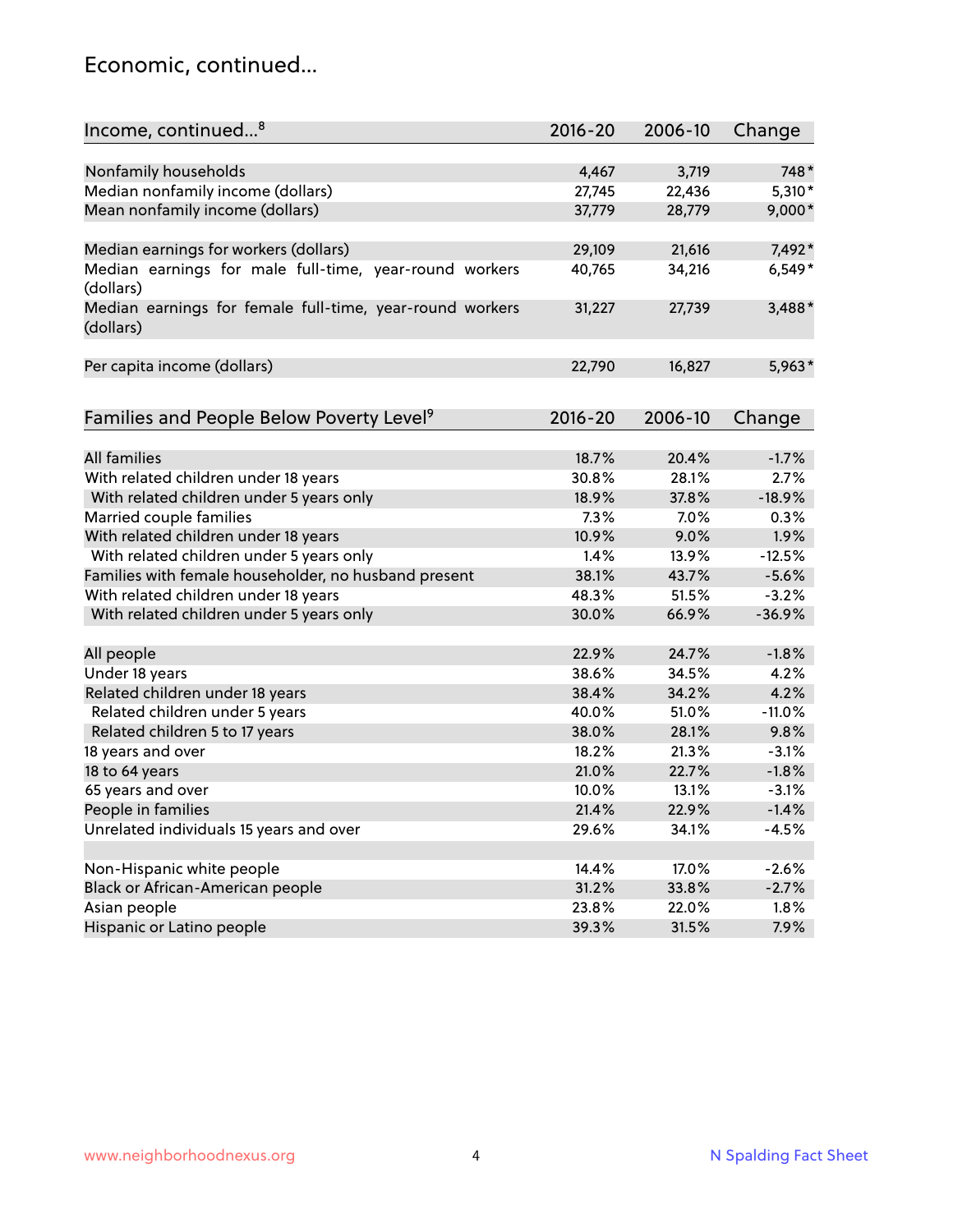## Employment

| Employment Status <sup>10</sup>                               | 2016-20     | 2006-10 | Change     |
|---------------------------------------------------------------|-------------|---------|------------|
|                                                               |             |         |            |
| Population 16 years and over                                  | 27,080      | 25,919  | 1,161      |
| In labor force                                                | 52.1%       | 61.9%   | $-9.7%$ *  |
| Civilian labor force                                          | 51.9%       | 61.7%   | $-9.8\%$ * |
| Employed                                                      | 49.2%       | 53.7%   | $-4.5%$    |
| Unemployed                                                    | 2.8%        | 8.0%    | $-5.3%$    |
| <b>Armed Forces</b>                                           | 0.2%        | 0.2%    | $0.0\%$    |
| Not in labor force                                            | 47.9%       | 38.1%   | $9.7\%$ *  |
| Civilian labor force                                          | 14,064      | 15,993  | $-1,929*$  |
| <b>Unemployment Rate</b>                                      | 5.3%        | 13.0%   | $-7.7\%$   |
|                                                               |             |         |            |
| Females 16 years and over                                     | 14,307      | 13,414  | 893*       |
| In labor force                                                | 47.1%       | 55.9%   | $-8.8\%$ * |
| Civilian labor force                                          | 46.7%       | 55.9%   | $-9.2%$    |
| Employed                                                      | 43.7%       | 49.7%   | $-6.0%$    |
| Own children of the householder under 6 years                 | 2,382       | 2,649   | $-267$     |
| All parents in family in labor force                          | 63.9%       | 67.1%   | $-3.2%$    |
|                                                               |             |         |            |
| Own children of the householder 6 to 17 years                 | 5,161       | 5,197   | $-36$      |
| All parents in family in labor force                          | 70.5%       | 71.1%   | $-0.6%$    |
|                                                               |             |         |            |
| Industry <sup>11</sup>                                        | $2016 - 20$ | 2006-10 | Change     |
|                                                               |             |         |            |
| Civilian employed population 16 years and over                | 13,316      | 13,909  | $-593$     |
| Agriculture, forestry, fishing and hunting, and mining        | 0.5%        | 0.1%    | 0.4%       |
| Construction                                                  | 11.9%       | 8.9%    | 3.1%       |
| Manufacturing                                                 | 14.5%       | 16.7%   | $-2.2%$    |
| Wholesale trade                                               | 3.3%        | 4.1%    | $-0.8%$    |
| Retail trade                                                  | 12.0%       | 13.9%   | $-1.8%$    |
| Transportation and warehousing, and utilities                 | 9.5%        | 10.5%   | $-1.0%$    |
| Information                                                   | 0.7%        | 1.2%    | $-0.5%$    |
| Finance and insurance, and real estate and rental and leasing | 3.2%        | 3.0%    | 0.2%       |
| Professional, scientific, and management, and administrative  | 8.7%        | 8.4%    | 0.2%       |
| and waste management services                                 |             |         |            |
| Educational services, and health care and social assistance   | 17.7%       | 17.4%   | 0.3%       |
| Arts, entertainment, and recreation, and accommodation and    | 8.9%        | 7.0%    | 2.0%       |
| food services                                                 |             |         |            |
| Other services, except public administration                  | 5.0%        | 5.2%    | $-0.1%$    |
| Public administration                                         | 4.1%        | 3.8%    | 0.2%       |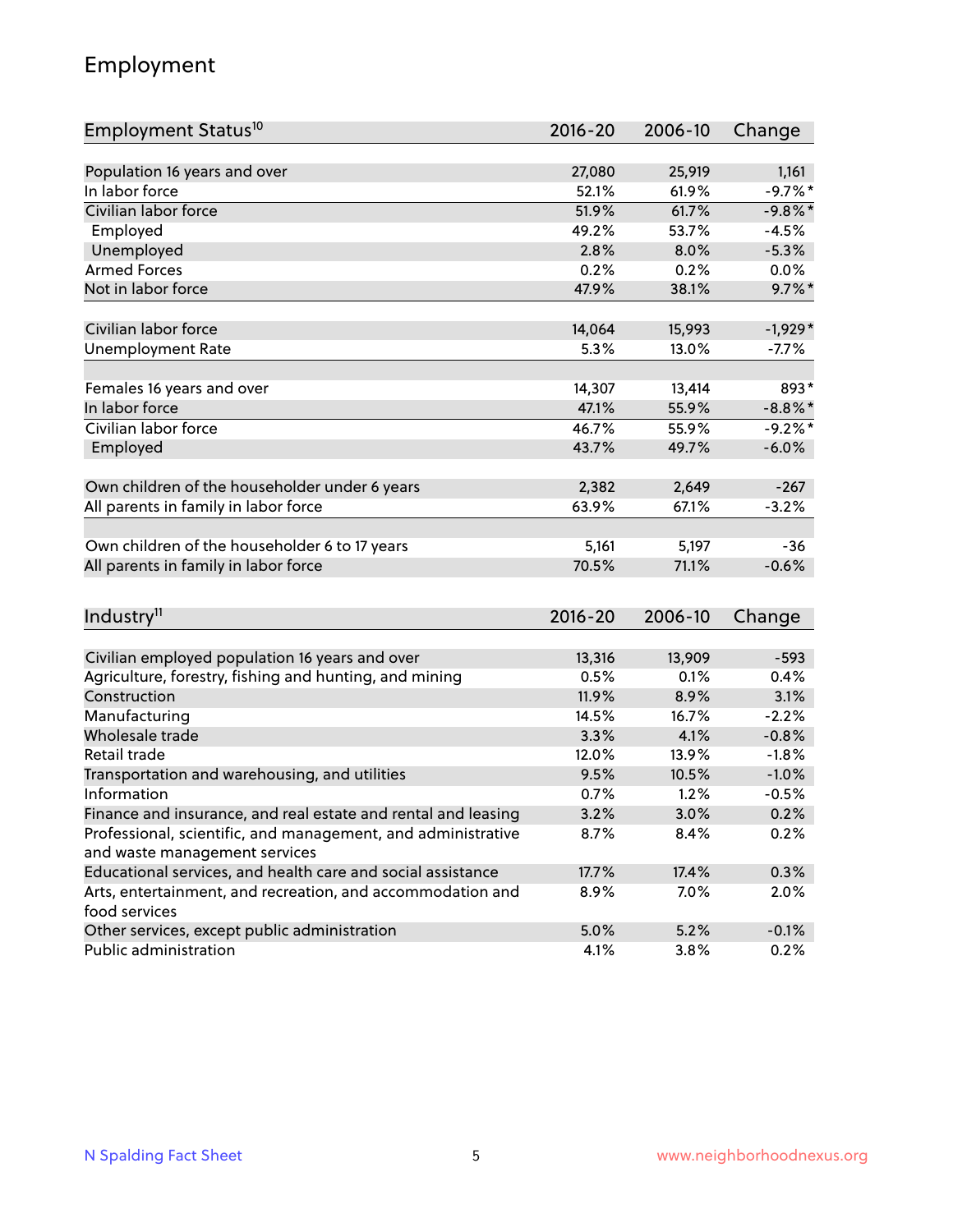# Employment, continued...

| Occupation <sup>12</sup>                                                    | $2016 - 20$     | 2006-10 | Change    |
|-----------------------------------------------------------------------------|-----------------|---------|-----------|
| Civilian employed population 16 years and over                              |                 | 13,909  | $-593$    |
|                                                                             | 13,316<br>20.9% | 18.0%   | $3.0\%$ * |
| Management, business, science, and arts occupations                         | 16.6%           |         |           |
| Service occupations                                                         |                 | 19.8%   | $-3.3%$   |
| Sales and office occupations                                                | 21.6%           | 24.7%   | $-3.1%$   |
| Natural<br>and<br>maintenance<br>resources,<br>construction,<br>occupations | 15.6%           | 12.1%   | 3.5%      |
| Production, transportation, and material moving occupations                 | 25.3%           | 25.5%   | $-0.1%$   |
| Class of Worker <sup>13</sup>                                               | $2016 - 20$     | 2006-10 | Change    |
|                                                                             |                 |         |           |
| Civilian employed population 16 years and over                              | 13,316          | 13,909  | $-593$    |
| Private wage and salary workers                                             | 83.0%           | 80.1%   | 2.9%      |
| Government workers                                                          | 13.4%           | 15.1%   | $-1.7%$   |
| Self-employed in own not incorporated business workers                      | 3.5%            | 4.6%    | $-1.1%$   |
| Unpaid family workers                                                       | 0.0%            | 0.1%    | $-0.1%$   |
| Job Flows <sup>14</sup>                                                     | 2019            | 2010    | Change    |
|                                                                             |                 |         |           |
| Total Jobs in district                                                      | 13,117          | 11,677  | 1,440     |
| Held by residents of district                                               | 13.7%           | 17.1%   | $-3.4%$   |
| Held by non-residents of district                                           | 86.3%           | 82.9%   | 3.4%      |
|                                                                             |                 |         |           |
| Jobs by Industry Sector <sup>15</sup>                                       | 2019            | 2010    | Change    |
| Total Jobs in district                                                      | 13,117          | 11,677  | 1,440     |
| Goods Producing sectors                                                     | 6.7%            | 11.7%   | $-5.0%$   |
| Trade, Transportation, and Utilities sectors                                | 18.1%           | 19.7%   | $-1.6%$   |
| All Other Services sectors                                                  | 75.2%           | 68.6%   | 6.6%      |
|                                                                             |                 |         |           |
| Total Jobs in district held by district residents                           | 1,796           | 1,995   | $-199$    |
| <b>Goods Producing sectors</b>                                              | 13.9%           | 11.6%   | 2.3%      |
| Trade, Transportation, and Utilities sectors                                | 14.6%           | 13.1%   | 1.5%      |
| All Other Services sectors                                                  | 71.4%           | 75.3%   | $-3.9%$   |
|                                                                             |                 |         |           |
| Jobs by Earnings <sup>16</sup>                                              | 2019            | 2010    | Change    |
|                                                                             |                 |         |           |
| Total Jobs in district                                                      | 13,117          | 11,677  | 1,440     |
| Jobs with earnings \$1250/month or less                                     | 28.3%           | 34.9%   | $-6.7%$   |
| Jobs with earnings \$1251/month to \$3333/month                             | 42.6%           | 40.5%   | 2.1%      |
| Jobs with earnings greater than \$3333/month                                | 29.2%           | 24.6%   | 4.5%      |
|                                                                             |                 |         |           |
| Total Jobs in district held by district residents                           | 1,796           | 1,995   | $-199$    |
| Jobs with earnings \$1250/month or less                                     | 33.1%           | 39.4%   | $-6.4%$   |
| Jobs with earnings \$1251/month to \$3333/month                             | 43.4%           | 45.6%   | $-2.1%$   |
| Jobs with earnings greater than \$3333/month                                | 23.5%           | 15.0%   | 8.5%      |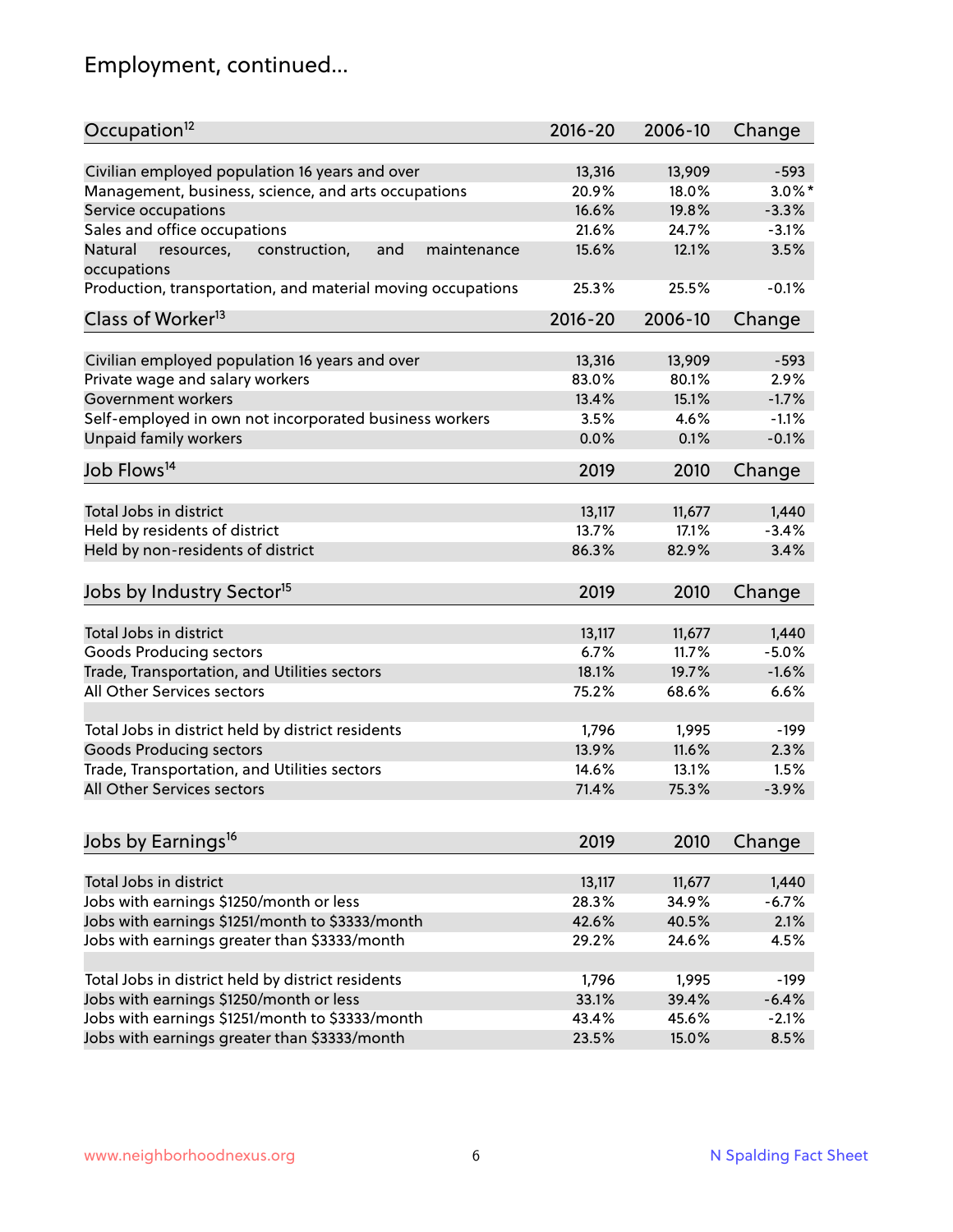# Employment, continued...

| 2019   | 2010   | Change                  |
|--------|--------|-------------------------|
|        |        |                         |
| 13,117 | 11,677 | 1,440                   |
| 23.2%  | 23.1%  | 0.2%                    |
| 53.5%  | 57.8%  | $-4.2%$                 |
| 23.2%  | 19.2%  | 4.1%                    |
|        |        |                         |
| 1.796  | 1.995  | $-199$                  |
| 22.8%  |        | 0.5%                    |
| 48.0%  |        | $-6.9%$                 |
| 29.2%  |        | 6.4%                    |
|        |        | 22.3%<br>54.9%<br>22.8% |

#### Education

| School Enrollment <sup>18</sup>                | $2016 - 20$ | 2006-10 | Change     |
|------------------------------------------------|-------------|---------|------------|
|                                                |             |         |            |
| Population 3 years and over enrolled in school | 7,046       | 8,373   | $-1,327*$  |
| Nursery school, preschool                      | 6.6%        | 4.7%    | $1.8\%$    |
| Kindergarten                                   | 8.6%        | 7.2%    | 1.4%       |
| Elementary school (grades 1-8)                 | 55.3%       | 46.3%   | $9.1\%$ *  |
| High school (grades 9-12)                      | 17.9%       | 23.9%   | $-6.0\%$ * |
| College or graduate school                     | 11.6%       | 17.9%   | $-6.3\%$ * |
| Educational Attainment <sup>19</sup>           | $2016 - 20$ | 2006-10 | Change     |
|                                                |             |         |            |
| Population 25 years and over                   | 23,826      | 21,632  | $2,194*$   |
| Less than 9th grade                            | 4.5%        | 8.7%    | $-4.2%$ *  |
| 9th to 12th grade, no diploma                  | 14.3%       | 21.8%   | $-7.5%$ *  |
| High school graduate (includes equivalency)    | 44.1%       | 38.5%   | $5.6\%$ *  |
| Some college, no degree                        | 15.9%       | 16.4%   | $-0.4%$    |
| Associate's degree                             | 6.3%        | 4.3%    | $2.0\%$ *  |
| Bachelor's degree                              | 10.1%       | 7.6%    | $2.5\%$ *  |
| Graduate or professional degree                | 4.7%        | 2.7%    | $2.0\%$    |
|                                                |             |         |            |
| Percent high school graduate or higher         | 81.2%       | 69.5%   | $11.7\%$ * |
| Percent bachelor's degree or higher            | 14.9%       | 10.4%   | 4.5%       |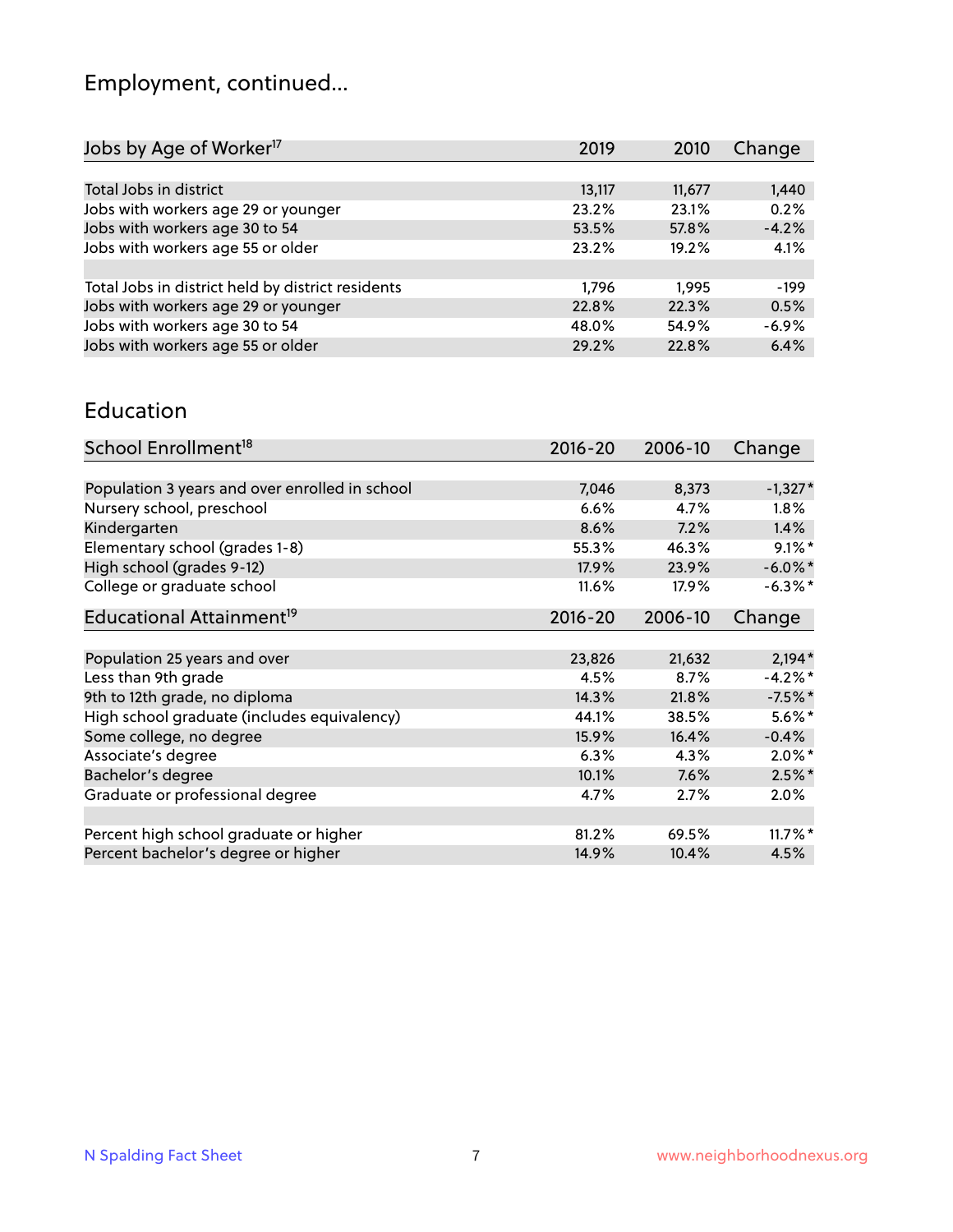## Housing

| Households by Type <sup>20</sup>                     | 2016-20     | 2006-10 | Change     |
|------------------------------------------------------|-------------|---------|------------|
|                                                      |             |         |            |
| <b>Total households</b>                              | 13,895      | 12,068  | $1,827*$   |
| Family households (families)                         | 67.9%       | 69.2%   | $-1.3%$    |
| With own children under 18 years                     | 23.1%       | 31.1%   | $-7.9%$ *  |
| Married-couple family                                | 38.3%       | 40.8%   | $-2.6%$    |
| With own children of the householder under 18 years  | 9.1%        | 16.0%   | $-7.0\%$ * |
| Male householder, no wife present, family            | 5.7%        | 7.5%    | $-1.8%$    |
| With own children of the householder under 18 years  | 2.5%        | 4.3%    | $-1.8%$    |
| Female householder, no husband present, family       | 23.9%       | 20.9%   | 3.0%       |
| With own children of the householder under 18 years  | 11.6%       | 10.8%   | 0.8%       |
| Nonfamily households                                 | 32.1%       | 30.8%   | 1.3%       |
| Householder living alone                             | 27.1%       | 25.1%   | 2.1%       |
| 65 years and over                                    | 11.6%       | 6.9%    | 4.7%*      |
|                                                      |             |         |            |
| Households with one or more people under 18 years    | 29.7%       | 37.8%   | $-8.1\%$ * |
| Households with one or more people 65 years and over | 36.6%       | 22.2%   | 14.4%*     |
| Average household size                               | 2.47        | 2.78    | $-0.31*$   |
| Average family size                                  | 2.98        | 3.34    | $-0.36*$   |
|                                                      |             |         |            |
| Housing Occupancy <sup>21</sup>                      | $2016 - 20$ | 2006-10 | Change     |
|                                                      |             |         |            |
| Total housing units                                  | 15,122      | 14,077  | $1,045*$   |
| Occupied housing units                               | 91.9%       | 85.7%   | $6.2%$ *   |
| Vacant housing units                                 | 8.1%        | 14.3%   | $-6.2\%$ * |
| Homeowner vacancy rate                               | 0.1         | 6.0     | $-5.8*$    |
| Rental vacancy rate                                  | 7.0         | 10.8    | $-3.8$     |
|                                                      |             |         |            |
| Units in Structure <sup>22</sup>                     | $2016 - 20$ | 2006-10 | Change     |
| Total housing units                                  | 15,122      | 14,077  | $1,045*$   |
| 1-unit, detached                                     | 78.7%       | 72.3%   | $6.4\%$ *  |
| 1-unit, attached                                     | 1.2%        | 1.7%    | $-0.6%$    |
| 2 units                                              | 3.7%        | 5.6%    | $-1.9%$    |
| 3 or 4 units                                         | 2.5%        | 4.2%    | $-1.7%$    |
| 5 to 9 units                                         | 3.5%        | 3.3%    | 0.1%       |
|                                                      |             |         |            |
| 10 to 19 units<br>20 or more units                   | 2.4%        | 1.0%    | 1.3%       |
|                                                      | 1.6%        | 1.9%    | $-0.2%$    |
| Mobile home                                          | 6.5%        | 10.0%   | $-3.5%$ *  |
| Boat, RV, van, etc.                                  | 0.0%        | 0.0%    | $0.0\%$    |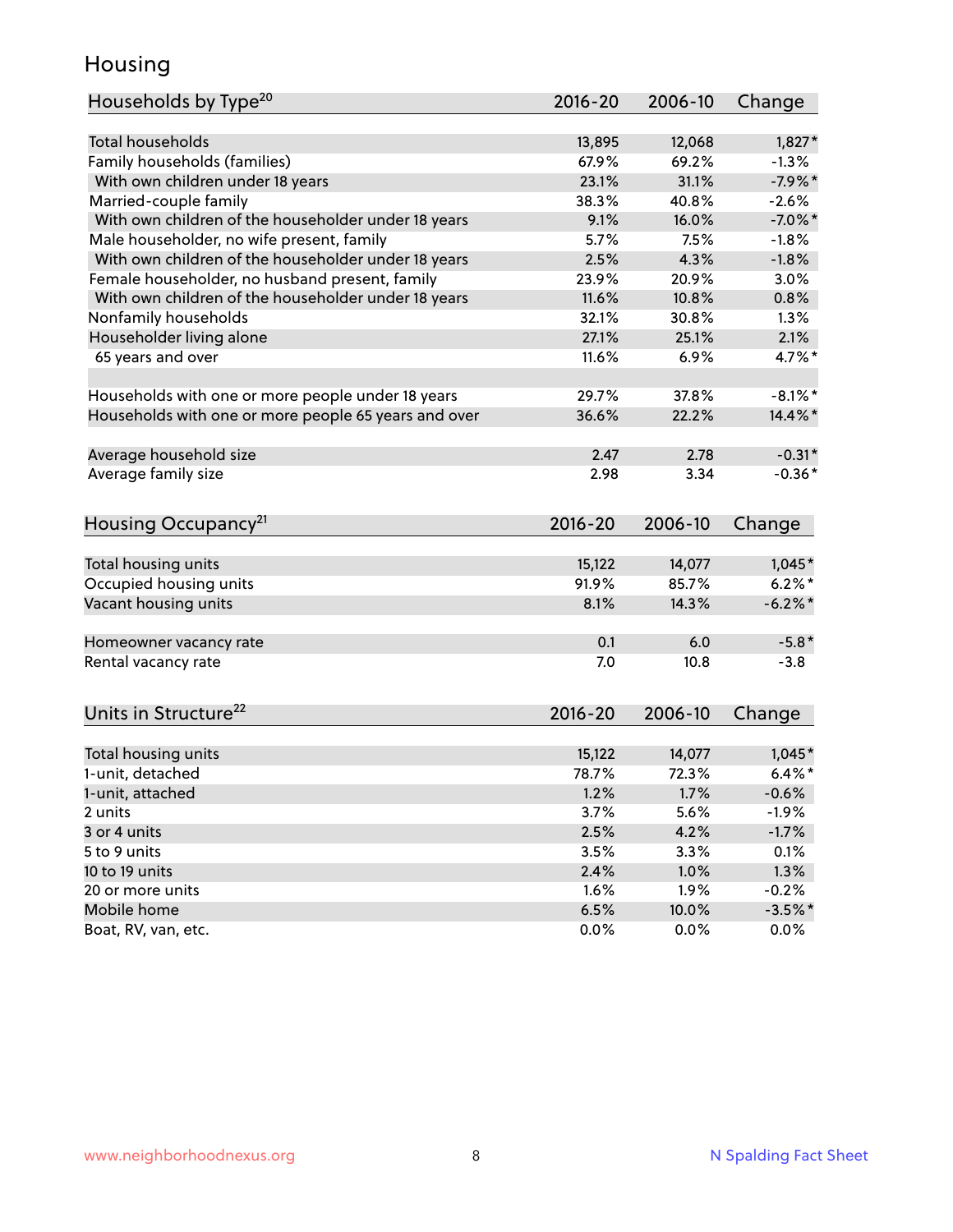## Housing, Continued...

| Year Structure Built <sup>23</sup>             | 2016-20     | 2006-10 | Change      |
|------------------------------------------------|-------------|---------|-------------|
| Total housing units                            | 15,122      | 14,077  | $1,045*$    |
| Built 2014 or later                            | 4.3%        | (X)     | (X)         |
| Built 2010 to 2013                             | 2.4%        | (X)     | (X)         |
| Built 2000 to 2009                             | 16.4%       | 14.8%   | 1.6%        |
| Built 1990 to 1999                             | 13.8%       | 16.3%   | $-2.5%$     |
| Built 1980 to 1989                             | 11.3%       | 13.3%   | $-1.9%$     |
| Built 1970 to 1979                             | 19.3%       | 19.2%   | 0.0%        |
| Built 1960 to 1969                             | 12.2%       | 11.1%   | 1.1%        |
| Built 1950 to 1959                             | 11.4%       | 8.2%    | $3.1\%$ *   |
| Built 1940 to 1949                             | 4.7%        | 7.2%    | $-2.5%$     |
| Built 1939 or earlier                          | 4.2%        | 9.8%    | $-5.6\%$ *  |
|                                                |             |         |             |
| Housing Tenure <sup>24</sup>                   | $2016 - 20$ | 2006-10 | Change      |
| Occupied housing units                         | 13,895      | 12,068  | $1,827*$    |
| Owner-occupied                                 | 60.7%       | 58.2%   | 2.5%        |
| Renter-occupied                                | 39.3%       | 41.8%   | $-2.5%$     |
| Average household size of owner-occupied unit  | 2.46        | 2.77    | $-0.31*$    |
| Average household size of renter-occupied unit | 2.50        | 2.80    | $-0.30*$    |
| Residence 1 Year Ago <sup>25</sup>             | $2016 - 20$ | 2006-10 | Change      |
|                                                |             |         |             |
| Population 1 year and over                     | 34,253      | 33,164  | 1,089       |
| Same house                                     | 88.0%       | 80.1%   | $7.9\%$ *   |
| Different house in the U.S.                    | 11.9%       | 19.8%   | $-7.9%$ *   |
| Same county                                    | 3.8%        | 13.4%   | $-9.6%$ *   |
| Different county                               | 8.0%        | 6.4%    | 1.7%        |
| Same state                                     | 7.2%        | 5.5%    | 1.8%        |
| Different state                                | 0.8%        | 0.9%    | $-0.1%$     |
| Abroad                                         | 0.2%        | 0.1%    | 0.0%        |
| Value of Housing Unit <sup>26</sup>            | $2016 - 20$ | 2006-10 | Change      |
| Owner-occupied units                           | 8,437       | 7,025   | $1,412*$    |
| Less than \$50,000                             | 12.2%       | 11.6%   | 0.6%        |
| \$50,000 to \$99,999                           | 27.6%       | 32.8%   | $-5.2%$     |
| \$100,000 to \$149,999                         | 18.6%       | 26.7%   | $-8.0\%$ *  |
| \$150,000 to \$199,999                         | 14.4%       | 12.4%   | 1.9%        |
| \$200,000 to \$299,999                         | 16.8%       | 8.2%    | $8.6\%$ *   |
| \$300,000 to \$499,999                         | 9.0%        | 4.7%    | 4.3%        |
| \$500,000 to \$999,999                         | 1.4%        | 2.5%    | $-1.2%$     |
| \$1,000,000 or more                            | 0.1%        | 1.0%    | $-1.0%$     |
| Median (dollars)                               | 127,271     | 108,616 | 18,656*     |
| Mortgage Status <sup>27</sup>                  | $2016 - 20$ | 2006-10 | Change      |
| Owner-occupied units                           | 8,437       | 7,025   | $1,412*$    |
| Housing units with a mortgage                  | 57.0%       | 70.0%   | $-13.0\%$ * |
| Housing units without a mortgage               | 43.0%       | 30.0%   | 13.0%*      |
|                                                |             |         |             |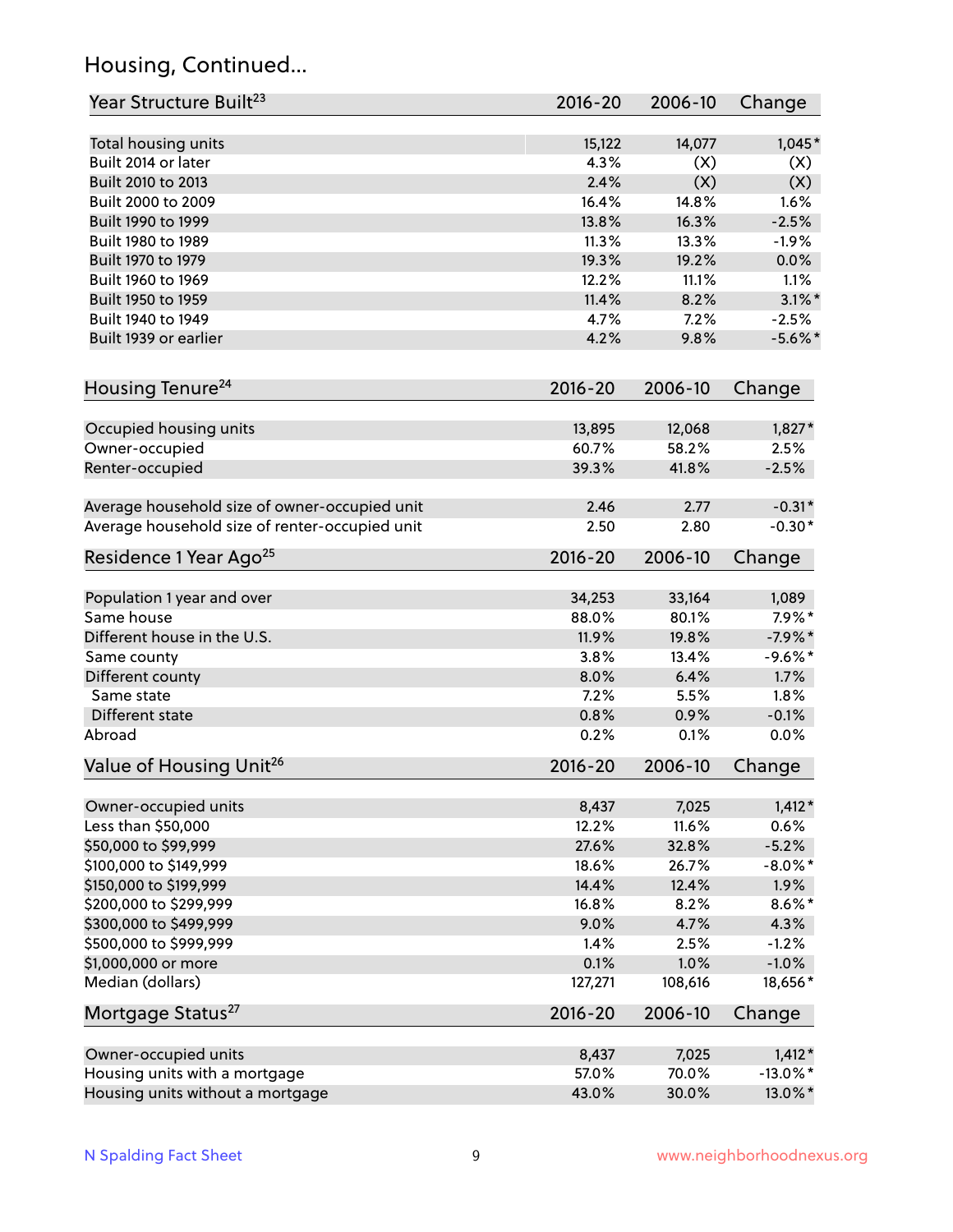## Housing, Continued...

| Selected Monthly Owner Costs <sup>28</sup>                                            | 2016-20 | 2006-10 | Change     |
|---------------------------------------------------------------------------------------|---------|---------|------------|
| Housing units with a mortgage                                                         | 4,808   | 4,918   | $-110$     |
| Less than \$300                                                                       | 0.1%    | 0.3%    | $-0.2%$    |
| \$300 to \$499                                                                        | 1.1%    | 1.0%    | 0.0%       |
| \$500 to \$999                                                                        | 36.7%   | 36.1%   | 0.6%       |
| \$1,000 to \$1,499                                                                    | 36.7%   | 38.8%   | $-2.1%$    |
| \$1,500 to \$1,999                                                                    | 17.5%   | 16.2%   | 1.3%       |
| \$2,000 to \$2,999                                                                    | 6.5%    | 4.8%    | 1.7%       |
| \$3,000 or more                                                                       | 1.4%    | 2.7%    | $-1.3%$    |
| Median (dollars)                                                                      | 1,134   | 1,154   | $-19$      |
| Housing units without a mortgage                                                      | 3,629   | 2,107   | $1,522*$   |
| Less than \$150                                                                       | 1.6%    | 3.4%    | $-1.8%$    |
| \$150 to \$249                                                                        | 14.7%   | 16.1%   | $-1.4%$    |
| \$250 to \$349                                                                        | 21.2%   | 25.3%   | $-4.1%$    |
| \$350 to \$499                                                                        | 30.2%   | 32.7%   | $-2.6%$    |
| \$500 to \$699                                                                        | 23.3%   | 15.0%   | 8.2%       |
| \$700 or more                                                                         | 9.1%    | 7.5%    | 1.6%       |
| Median (dollars)                                                                      | 420     | 371     | 48*        |
| Selected Monthly Owner Costs as a Percentage of<br>Household Income <sup>29</sup>     |         |         | Change     |
| Housing units with a mortgage (excluding units where<br>SMOCAPI cannot be computed)   | 4,790   | 4,863   | $-73$      |
| Less than 20.0 percent                                                                | 50.9%   | 29.1%   | 21.9%*     |
| 20.0 to 24.9 percent                                                                  | 11.4%   | 18.7%   | $-7.3\%$ * |
| 25.0 to 29.9 percent                                                                  | 10.7%   | 10.5%   | 0.2%       |
| 30.0 to 34.9 percent                                                                  | 6.4%    | 8.2%    | $-1.8%$    |
| 35.0 percent or more                                                                  | 20.6%   | 33.6%   | $-12.9%$ * |
| Not computed                                                                          | 18      | 55      | $-37$      |
| Housing unit without a mortgage (excluding units where<br>SMOCAPI cannot be computed) | 3,571   | 2,068   | $1,503*$   |
| Less than 10.0 percent                                                                | 37.6%   | 37.0%   | 0.6%       |
| 10.0 to 14.9 percent                                                                  | 24.8%   | 19.1%   | 5.8%*      |
| 15.0 to 19.9 percent                                                                  | 13.0%   | 11.5%   | 1.5%       |
| 20.0 to 24.9 percent                                                                  | 8.5%    | 2.9%    | 5.5%       |
| 25.0 to 29.9 percent                                                                  | 4.8%    | 8.7%    | $-3.9%$    |
| 30.0 to 34.9 percent                                                                  | 1.3%    | 4.8%    | $-3.5%$    |
| 35.0 percent or more                                                                  | 10.0%   | 16.1%   | $-6.1%$    |
| Not computed                                                                          | 58      | 39      | 19         |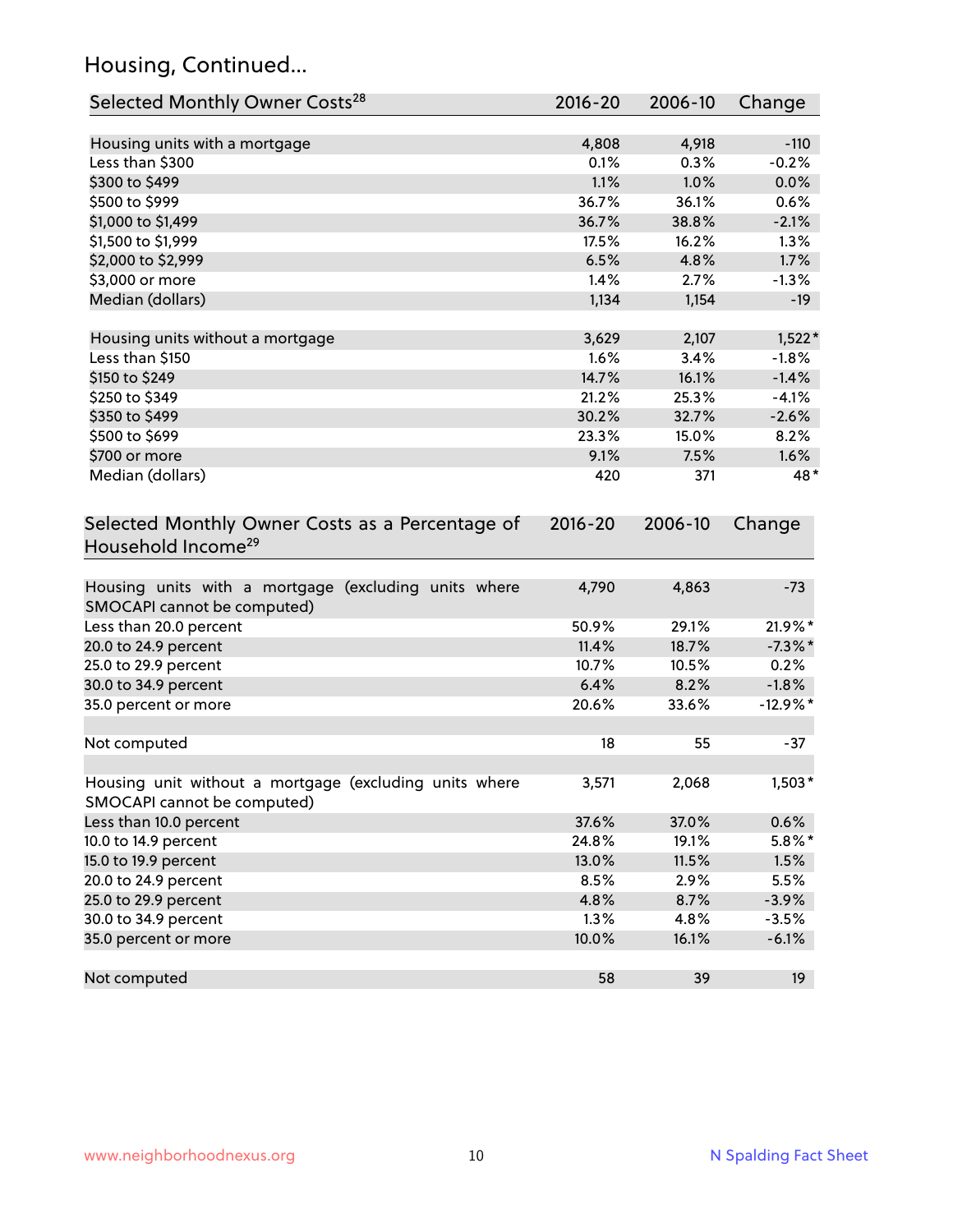## Housing, Continued...

| Gross Rent <sup>30</sup>                                                       | 2016-20     | 2006-10 | Change     |
|--------------------------------------------------------------------------------|-------------|---------|------------|
|                                                                                |             |         |            |
| Occupied units paying rent                                                     | 5,174       | 4,849   | 325        |
| Less than \$200                                                                | 1.1%        | 1.7%    | $-0.6%$    |
| \$200 to \$499                                                                 | 4.1%        | 16.4%   | $-12.3%$   |
| \$500 to \$749                                                                 | 19.4%       | 31.4%   | $-12.0%$   |
| \$750 to \$999                                                                 | 42.8%       | 37.4%   | 5.4%       |
| \$1,000 to \$1,499                                                             | 32.3%       | 12.1%   | 20.1%*     |
| \$1,500 to \$1,999                                                             | 0.3%        | 1.0%    | $-0.7%$    |
| \$2,000 or more                                                                | 0.0%        | 0.0%    | $0.0\%$    |
| Median (dollars)                                                               | 872         | 804     | $68*$      |
| No rent paid                                                                   | 284         | 194     | 90         |
| Gross Rent as a Percentage of Household Income <sup>31</sup>                   | $2016 - 20$ | 2006-10 | Change     |
| Occupied units paying rent (excluding units where GRAPI<br>cannot be computed) | 5,003       | 4,670   | 333        |
| Less than 15.0 percent                                                         | 9.3%        | 6.8%    | 2.5%       |
| 15.0 to 19.9 percent                                                           | 8.1%        | 9.6%    | $-1.5%$    |
| 20.0 to 24.9 percent                                                           | 12.6%       | 13.4%   | $-0.9%$    |
| 25.0 to 29.9 percent                                                           | 10.5%       | 14.3%   | $-3.8%$    |
| 30.0 to 34.9 percent                                                           | 13.0%       | 4.9%    | $8.1\%$ *  |
| 35.0 percent or more                                                           | 46.6%       | 51.0%   | $-4.5%$    |
| Not computed                                                                   | 455         | 373     | 82         |
| Transportation                                                                 |             |         |            |
| Commuting to Work <sup>32</sup>                                                | 2016-20     | 2006-10 | Change     |
| Workers 16 years and over                                                      | 13,056      | 13,482  | $-426$     |
| Car, truck, or van - drove alone                                               | 84.1%       | 75.8%   | $8.3\%$ *  |
| Car, truck, or van - carpooled                                                 | 9.1%        | 17.9%   | $-8.8\%$ * |
| Public transportation (excluding taxicab)                                      | 0.0%        | 1.1%    | $-1.1%$    |
| Walked                                                                         | 0.2%        | 1.0%    | $-0.8%$    |
| Other means                                                                    | 1.5%        | 2.6%    | $-1.0%$    |
| Worked at home                                                                 | 5.1%        | 1.7%    | $3.4\%$ *  |
| Mean travel time to work (minutes)                                             | 30.0        | 29.3    | 0.7        |
| Vehicles Available <sup>33</sup>                                               | $2016 - 20$ | 2006-10 | Change     |
| Occupied housing units                                                         | 13,895      | 12,068  | $1,827*$   |
| No vehicles available                                                          | 8.4%        | 10.4%   | $-2.0%$    |
| 1 vehicle available                                                            | 39.4%       | 35.1%   | 4.3%       |
| 2 vehicles available                                                           | 33.9%       | 32.5%   | 1.3%       |
| 3 or more vehicles available                                                   | 18.3%       | 21.9%   | $-3.6%$    |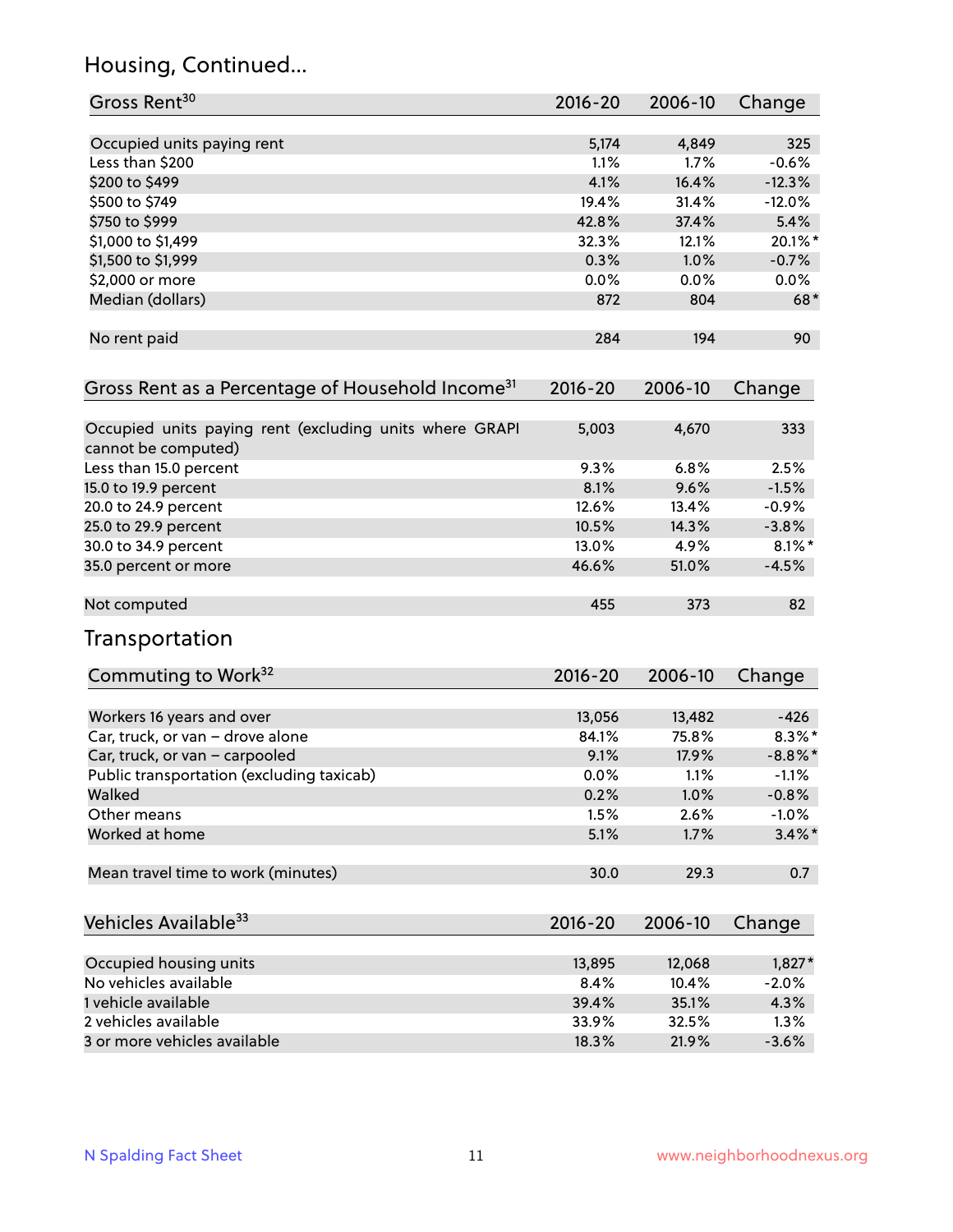#### Health

| Health Insurance coverage <sup>34</sup> | 2016-20 |
|-----------------------------------------|---------|
|-----------------------------------------|---------|

| Civilian Noninstitutionalized Population                | 34,440 |
|---------------------------------------------------------|--------|
| With health insurance coverage                          | 84.1%  |
| With private health insurance coverage                  | 48.5%  |
| With public health coverage                             | 49.9%  |
| No health insurance coverage                            | 15.9%  |
| Civilian Noninstitutionalized Population Under 19 years | 8,408  |
| No health insurance coverage                            | 5.3%   |
| Civilian Noninstitutionalized Population 19 to 64 years | 19,331 |
| In labor force:                                         | 13,184 |
| Employed:                                               | 12,466 |
| With health insurance coverage                          | 74.8%  |
| With private health insurance coverage                  | 68.6%  |
| With public coverage                                    | 9.1%   |
| No health insurance coverage                            | 25.2%  |
| Unemployed:                                             | 718    |
| With health insurance coverage                          | 62.7%  |
| With private health insurance coverage                  | 50.7%  |
| With public coverage                                    | 12.0%  |
| No health insurance coverage                            | 37.3%  |
| Not in labor force:                                     | 6,147  |
| With health insurance coverage                          | 74.1%  |
| With private health insurance coverage                  | 29.5%  |
| With public coverage                                    | 52.6%  |
| No health insurance coverage                            | 25.9%  |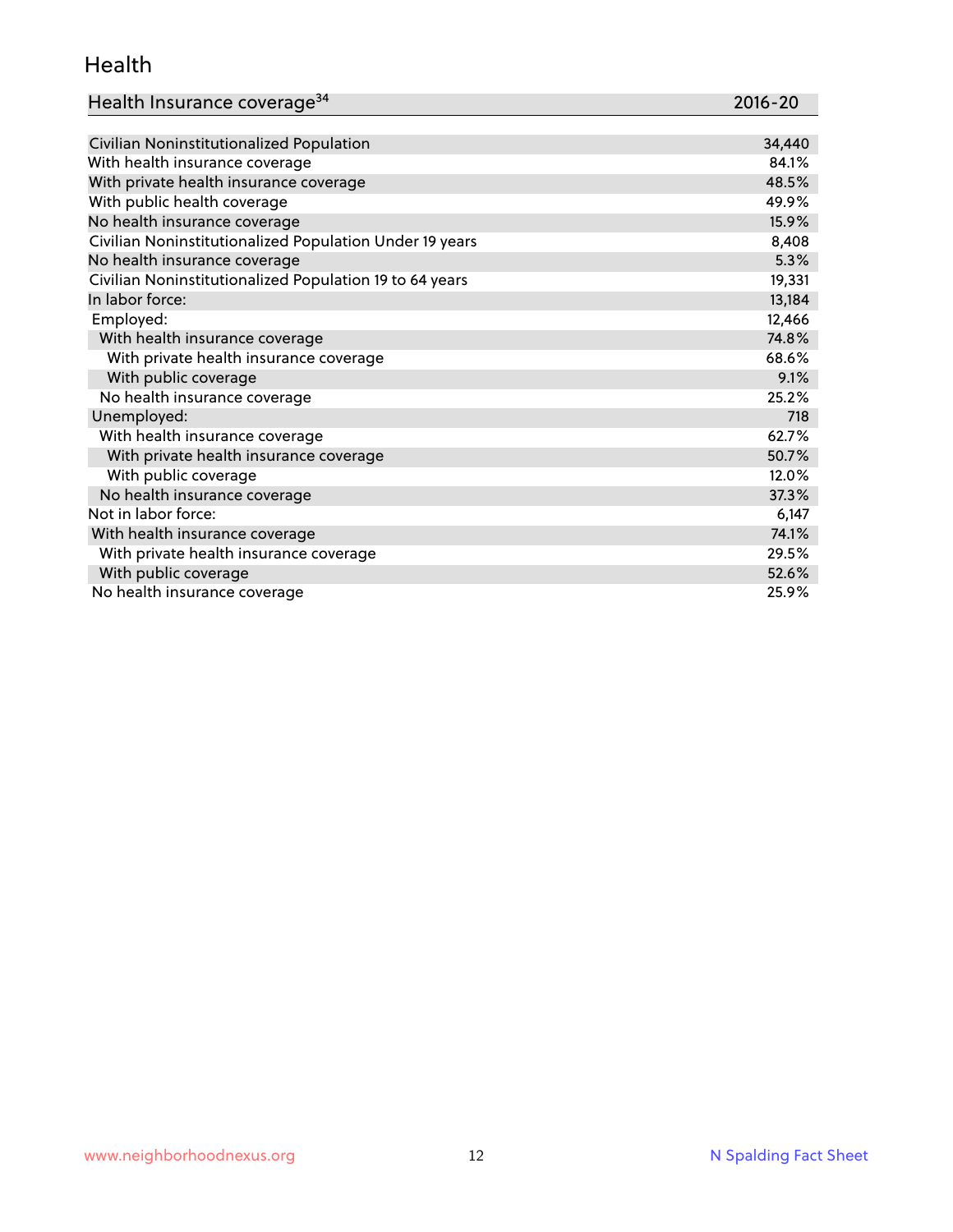## Employment Forecasts

| Forecast Employment by Sector <sup>35</sup>      | 2030     | 2020     | Change   |
|--------------------------------------------------|----------|----------|----------|
|                                                  |          |          |          |
| <b>All Sectors</b>                               | 17,459   | 16,305   | 7.1%     |
| Goods Producing                                  | 1,277    | 1,389    | $-8.1%$  |
| Agriculture, forestry, fishing and hunting       | $\Omega$ | $\Omega$ | 0.0%     |
| Mining                                           | $\Omega$ | 0        | 0.0%     |
| Construction                                     | 409      | 421      | $-2.9%$  |
| Manufacturing                                    | 868      | 968      | $-10.3%$ |
| Service Providing                                | 2,842    | 3,007    | $-5.5%$  |
| Wholesale trade                                  | 372      | 331      | 12.4%    |
| <b>Retail trade</b>                              | 2,241    | 2,504    | $-10.5%$ |
| Transportation and warehousing                   | 229      | 172      | 33.1%    |
| <b>Utilities</b>                                 | $\Omega$ | $\Omega$ | 0.0%     |
| Information                                      | 482      | 376      | 28.2%    |
| <b>Financial activities</b>                      | 1,199    | 863      | 38.9%    |
| Finance and insurance                            | 769      | 502      | 53.2%    |
| Real estate and rental and leasing               | 430      | 361      | 19.1%    |
| Professional and business services               | 713      | 473      | 50.7%    |
| Professional, scientific, and technical services | 638      | 428      | 49.1%    |
| Management of companies and enterprises          | 75       | 45       | 66.7%    |
| <b>Education and health services</b>             | 5,619    | 4,718    | 19.1%    |
| <b>Education services</b>                        | 3,070    | 3,036    | 1.1%     |
| Health care and social assistance                | 2,549    | 1,682    | 51.5%    |
| Leisure and hospitality                          | 2,159    | 2,141    | 0.8%     |
| Arts, entertainment, and recreation              | 593      | 504      | 17.7%    |
| Accommodation and food services                  | 1,566    | 1,637    | $-4.3%$  |
| Other services, except public administration     | 857      | 763      | 12.3%    |
| <b>Public administration</b>                     | 1,048    | 1,321    | $-20.7%$ |

## Population Forecasts

| Population Forecasts <sup>36</sup> | 2030   | 2020   | Change |
|------------------------------------|--------|--------|--------|
|                                    |        |        |        |
| <b>Total Population</b>            | 44.340 | 37.140 | 19.4%  |
| <b>Total Households</b>            | 16.988 | 14.018 | 21.2%  |